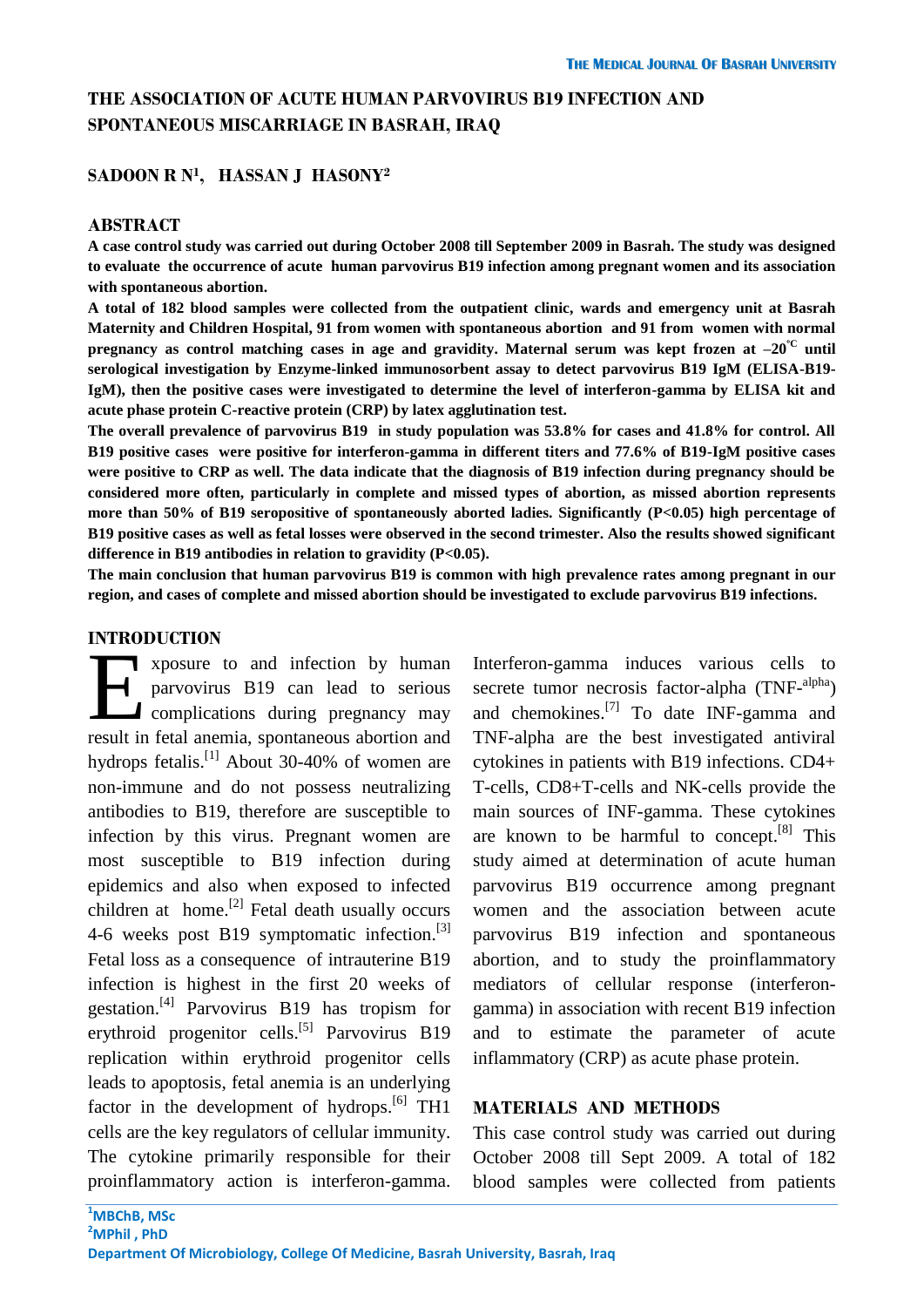attended the outpatient clinics, wards and emergency unit at Basrah Maternity and Child Hospital. The study group comprised 91 pregnant women present with first and second trimester spontaneous abortion. The control groups comprised 91 normal pregnant women matching to cases in age and gravidity and they had no previous history of miscarriage, still birth, gestational hypertension or low birth weight, their age ranged from 15-45 years, they are collected from general population of Basrah. All relevant information were obtained from both cases and control groups using special questionnaire form. Each individual had one questionnaire form and was informed about the study and an agreement was taken. Blood was drawn from the veins of both patients and control using a sterile disposable syringes, 5ml of venous blood was taken and serum was kept frozen at -20ºC until the serological detection of human parvovirus B19-IgM antibody and human interferon-gamma by ELISA and CRP by latex agglutination test were performed. Recombinant human parvovirus B19 ELISA kit (DRG instrument GmbH: DRG-NOVUM branch Lab/Germany/catalog No. 3504) was used for the determination of acute parvovirus

B19 infection according to the manufacturer's instructions. Human interferon-gamma was quantified using Bioassay ELISA kit produced by USA biological, South Texas/USA/catalog No. 17661-65B which is based on the international reference standard human interferon-gamma. Rapid latex agglutination Avitex CRP kit provided by Omega diagnostics, Scotland/UK. All the procedures were done according to the manufacturer's instructions including the interpretation of the cut-off values. Statistical analysis was performed using SPSS version -15. A P-value of  $< 0.05$  was considered to indicate statistical significance.

# **RESULTS**

The study population divided into two groups; women with spontaneous abortion (study group) and women with no miscariage (control group). The overall prevalence of parvovirus B19 among study population is shown in (Table-1). The highest seropositivity was observed among study group (53.8%) compared with control group (41.8%). There was no statistical difference between study group and control group  $(P>0.05)$ .

*Table 1. Distribution of cases and control according to seropositivity to parvovirus B19 IgM antibody* 

| <b>B19 IGM antibody</b> | <b>Study group</b> |                  |          | <b>Control group</b> | <b>Total</b> |      |  |
|-------------------------|--------------------|------------------|----------|----------------------|--------------|------|--|
|                         | No.                | %                | No.      | %                    | No.          | %    |  |
| <b>Seropositive</b>     | 49                 | 53.8             | 38       | 41.8                 | 87           | 47.8 |  |
| Seronegative            | 42                 | 46.2             | 53       | 58.2                 | 95           | 52.2 |  |
| <b>Total</b>            | 91                 | 100              | 91       | 100                  | 182          | 100  |  |
|                         |                    | $\chi^2$ = 2.664 | $df = 1$ |                      | P > 0.05     |      |  |

The prevalence of parvovirus B19 antibodies in relation to age groups is presented in Table-2. The seropositivity was variable in different age groups, but generally the highest prevalence was observed in age group more than 40 years (60%). The association between age and seropositivity to B19 IgM was statistically not significant  $(P>0.05)$ .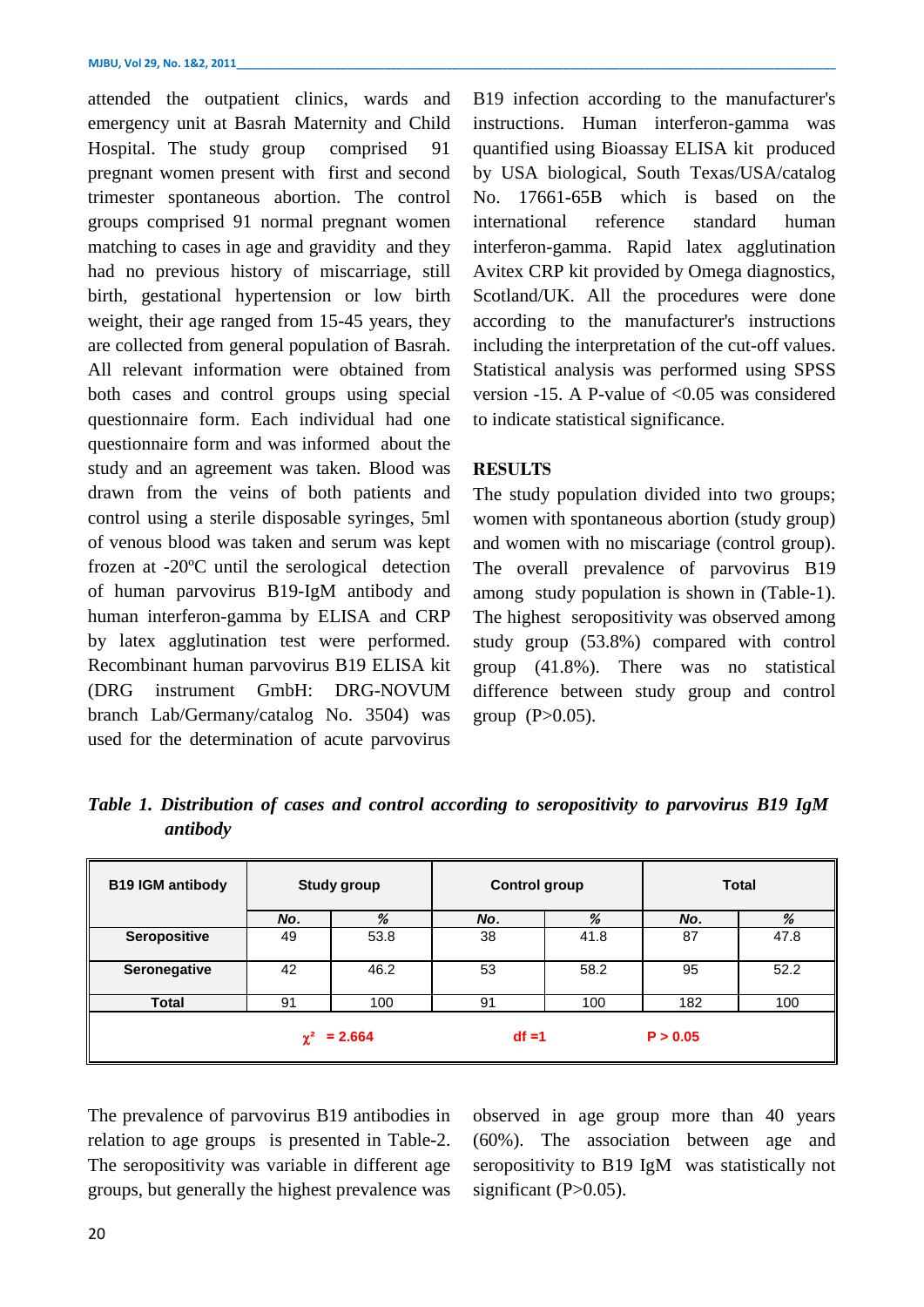|                    |                    |      | <b>B19 IGM antibodies</b> |      |              |      |
|--------------------|--------------------|------|---------------------------|------|--------------|------|
| Age range in years | <b>Positive</b>    |      | <b>Negative</b>           |      | <b>Total</b> |      |
|                    | No.                | $\%$ | No.                       | %    | No.          | $\%$ |
| Less than 20       | 21                 | 47.7 | 23                        | 52.3 | 44           | 100  |
| $20 - 40$          | 63                 | 47.4 | 70                        | 52.6 | 133          | 100  |
| More than 40       | 3                  | 60   | 2                         | 40   | 5            | 100  |
| <b>Total</b>       | 87                 | 47.8 | 95                        | 52.2 | 182          | 100  |
|                    | $\gamma^2$ = 0.308 |      | $df = 2$                  |      | P > 0.05     |      |

### *Table 2. The seroprevalance of B19 IgM antibodies in relation to age groups.*

The seropositivity of parvovirus B19-IgM antibody in relation to pregnants gestational age is summarized in Table-3. The percentage of seropositivity was observed in the second trimester (56.9%) compared to the percentage of

women with B19-IgM in first trimester (36.2%). The difference in this seroprevalence between the first and second trimester of pregnancy was statistically significant (P<0.05).

*Table 3. Distribution of B19 IgM antibody in relation to gestational age*

|                           |     | <b>Total</b>                                    |                 |               |     |      |
|---------------------------|-----|-------------------------------------------------|-----------------|---------------|-----|------|
| <b>Gestational</b>        |     | <b>Positive</b>                                 | <b>Negative</b> |               |     |      |
| age                       | No. | $\%$                                            | No.             | $\frac{0}{0}$ | No. | $\%$ |
| 1 <sup>st</sup> trimester | 29  | 36.2                                            | 51              | 63.8          | 80  | 100  |
| എ¤<br>trimester           | 58  | 56.9                                            | 44              | 43.1          | 102 | 100  |
| <b>Total</b>              | 87  | 100                                             | 95              | 100           | 182 | 100  |
|                           |     | <b>Fisher's Exact Test = <math>0.007</math></b> |                 | P < 0.05      |     |      |

Table-4, shows the association between gestational age at the time of miscarriage and parvovirus B19–IgM seropositivity. The highest fetal losses occurred in the second trimester (60.4%) with 67.3 of B19 positive. The

association between fetal losses at the first and second trimester of pregnancy and B19 seropositivity was statistically significant  $(P<0.05)$ .

|  | Table 4. Distribution of B19 IgM antibody in relation to gestational age and fetal losses. |  |
|--|--------------------------------------------------------------------------------------------|--|
|  |                                                                                            |  |

| G.A of                                 |                 | <b>Total</b>                |                 |          |     |     |
|----------------------------------------|-----------------|-----------------------------|-----------------|----------|-----|-----|
| fetal losses                           | <b>Positive</b> |                             | <b>Negative</b> |          |     |     |
|                                        | No.             | %                           | No.             | %        | No. | %   |
| ı St<br>trimester<br>(39.6%)           | 12              | 33.3                        | 24              | 66.7     | 36  | 100 |
| 2 <sup>nd</sup><br>trimester<br>(60.4) | 37              | 67.3                        | 18              | 32.7     | 55  | 100 |
| <b>Total</b>                           | 49              | 100                         | 42              | 100      | 91  | 100 |
|                                        |                 | Fisher's Exact Test = 0.002 |                 | P < 0.05 |     |     |

 **GA: gestational age**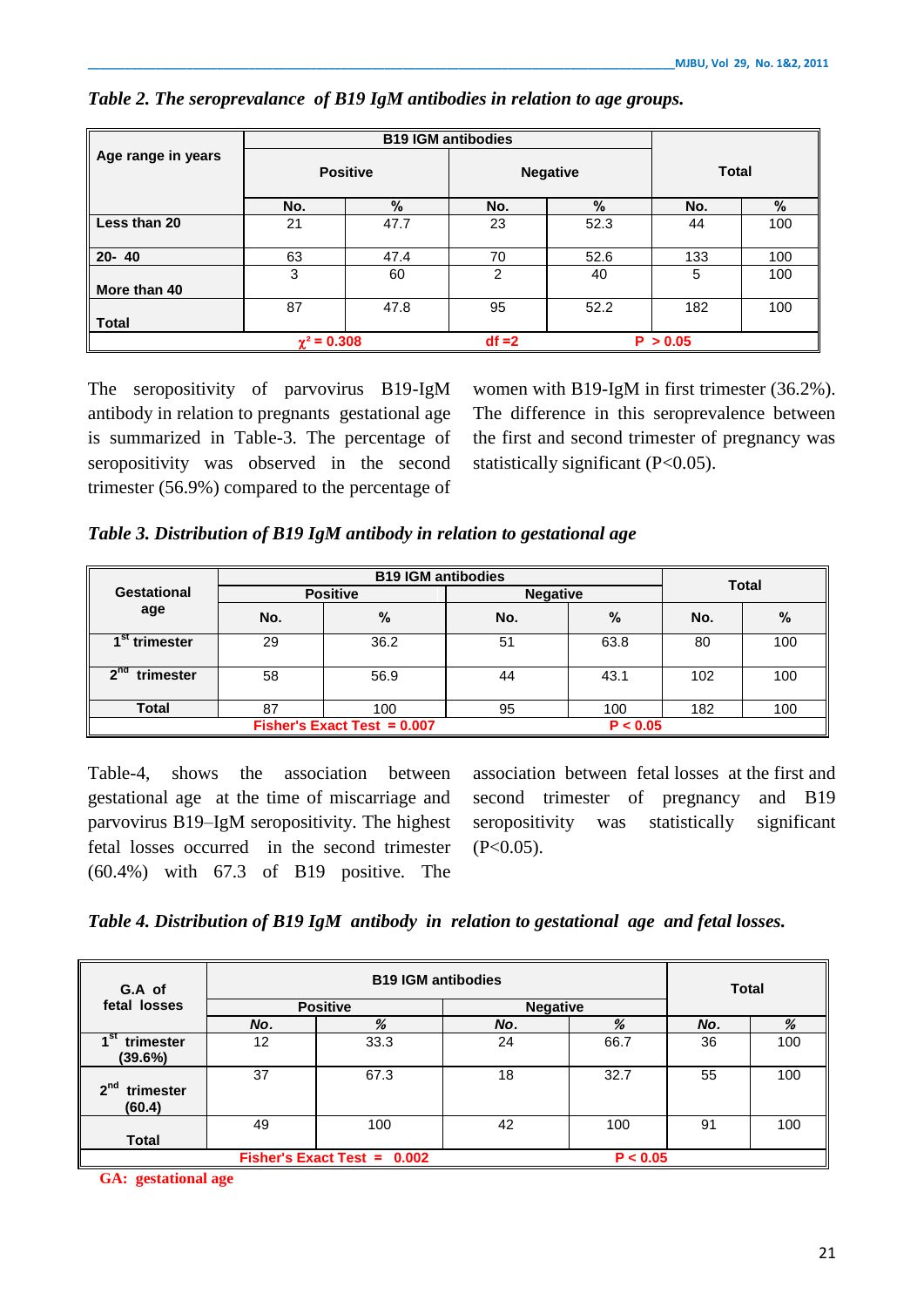The relation between Parvovirus B19 serological results and the gravidity is presented in Table-5 which showed that 53.6% of multigravida women were seropositive compared to 35.1% of primigravida. This difference was statistically significant (P<0.05).

|                  |                  | <b>B19 IGM antibody</b>            |        |              |          |     |
|------------------|------------------|------------------------------------|--------|--------------|----------|-----|
| <b>Gravidity</b> |                  | <b>Positive</b><br><b>Negative</b> |        | <b>Total</b> |          |     |
|                  | No.              | %                                  | No.    | %            | No.      | %   |
| Primigravida     | 20               | 35.1                               | 37     | 64.9         | 57       | 100 |
| Multigravida     | 67               | 53.6                               | 58     | 46.4         | 125      | 100 |
| <b>Total</b>     | 87               | 100                                | 95     | 100          | 182      | 100 |
|                  | $\chi^2$ = 5.377 |                                    | $df=1$ |              | P < 0.05 |     |

| Table 5. Parvovirus B 19 IgM antibody in relation to gravidity. |  |  |  |  |  |  |
|-----------------------------------------------------------------|--|--|--|--|--|--|
|-----------------------------------------------------------------|--|--|--|--|--|--|

The overall seropositivity to parvovirus 19 among women with abortion was 53.8%. Complete abortion carried the highest seropositivity (100%), followed by missed abortion and threatened types (66.7% for both), Table-6. Inevitable abortion (55%) and incomplete abortion (26.9%) represented in a lower rates of seropositivty to parvovirus B19. These differences were statistically significant  $(P<0.05)$ .

|  | Table 6. Distribution of B 19 IgM antibodies in relation to types of the abortion. |  |  |  |  |  |  |  |  |
|--|------------------------------------------------------------------------------------|--|--|--|--|--|--|--|--|
|--|------------------------------------------------------------------------------------|--|--|--|--|--|--|--|--|

| Type of abortion           |                     | <b>B19 IGM antibody</b> | <b>Total</b> |                 |     |          |  |
|----------------------------|---------------------|-------------------------|--------------|-----------------|-----|----------|--|
|                            | <b>Positive</b>     |                         |              | <b>Negative</b> |     |          |  |
|                            | No.                 | $\%$                    | No.          | %               | No. | $\%$     |  |
| <b>Missed abortion</b>     | 26                  | 66.7                    | 13           | 33.3            | 39  | 100      |  |
| Incomplete abortion        | 7                   | 26.9                    | 19           | 73.1            | 26  | 100      |  |
| <b>Complete abortion</b>   | 3                   | 100                     | $\mathbf 0$  | 0.0             | 3   | 100      |  |
| Inevitable abortion        | 11                  | 55                      | 9            | 45              | 20  | 100      |  |
| <b>Threatened abortion</b> | 2                   | 66.7                    | 1            | 33.3            | 3   | 100      |  |
| <b>Total</b>               | 49                  | 53.8                    | 42           | 46.2            | 91  | 100      |  |
|                            | $\gamma^2$ = 12.943 |                         | df           | $=4$            |     | P < 0.05 |  |

The levels of interferon-gamma among the study population were shown in Table-7. There were 63.3% of B19-IgM positive cases were positive to interferon-gamma with titers above 100pg/ml while 36.8% of B19-IgM positive

control were positive to interferon-gamma with titers below 100 pg/ml. The difference in the level of interferon-gamma between cases and control was statistically significant (P<0.05).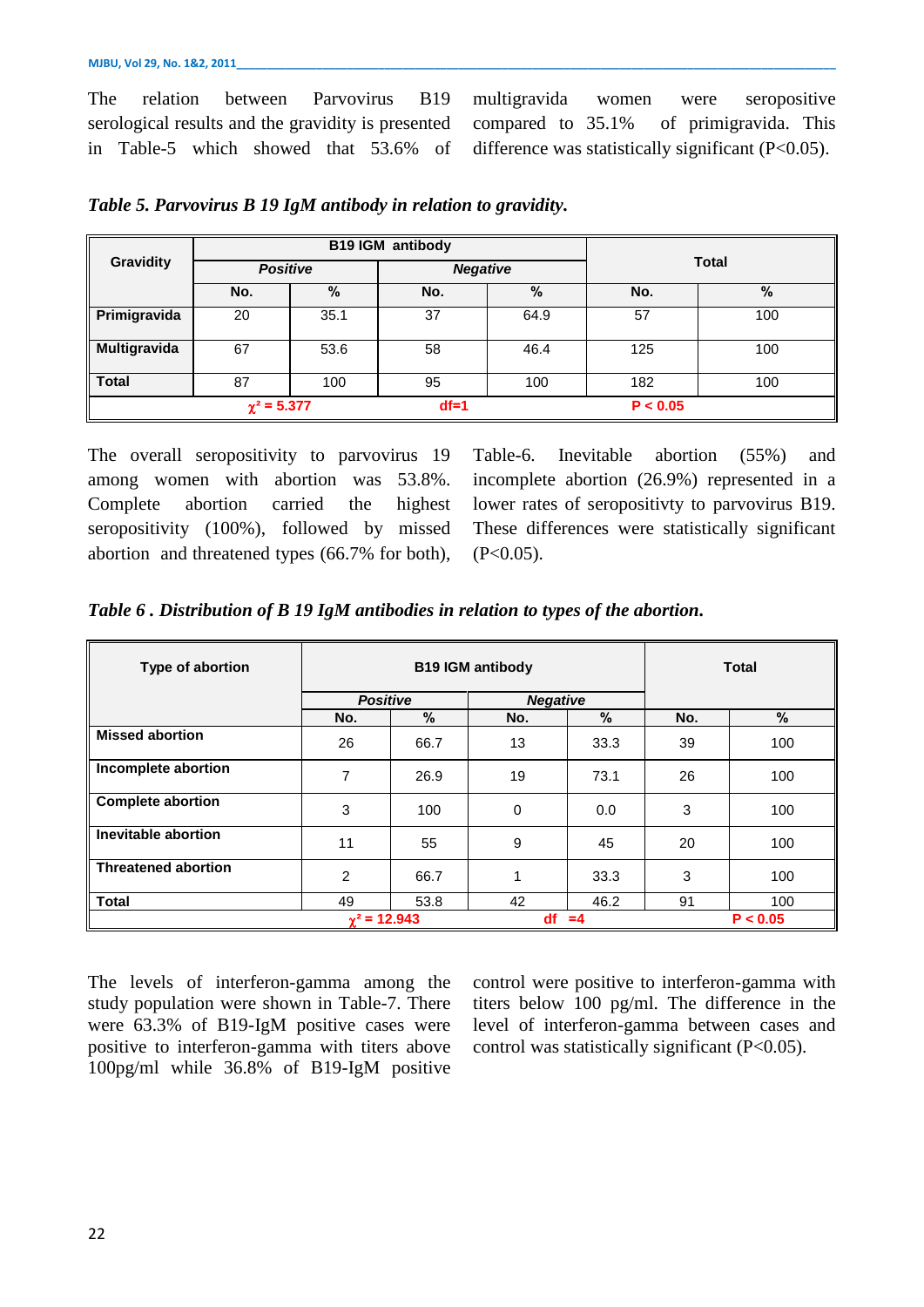| Level of interferon $\gamma$<br>in PG/ML |                    | <b>B19 IGM</b> positive antibody |     | Total              |     |     |
|------------------------------------------|--------------------|----------------------------------|-----|--------------------|-----|-----|
|                                          |                    | <b>Study group</b>               |     |                    |     |     |
|                                          | No.                | %                                | No. | Control group<br>% | No. | %   |
| Below 100 pg/ml<br>(Low level)           | 18                 | 36.8                             | 24  | 63.2               | 42  | 100 |
| Above 100 pg/ml<br>High level)           | 31                 | 63.2                             | 14  | 36.8               | 44  | 100 |
| l Total                                  | 49                 | 100                              | 38  | 100                | 87  | 100 |
|                                          | $\gamma^2 = 5.984$ |                                  |     | P < 0.05           |     |     |

### **Table 7.** *The level of interferon* *among the study population*.

Among the study group 49(53.8%) were positive to parvovirus B19-IgM and 38/49(77.6%) were positive for CRP (Table-8). However as the levels of anti-B19-IgM increased, the frequency of CRP increased which showed the higher percentage (50%) among those with very high level of anti-B19 IgM a trend which was not observed among the control group. These differences were statistically significant (P<0.05)

*Table 8. Correlation of B 19 IgM antibodies level to positivity of CRP .*

| B19-igm               |                  |                    | <b>Total</b>        |                      |    |      |
|-----------------------|------------------|--------------------|---------------------|----------------------|----|------|
| <b>Antibody level</b> |                  | <b>Study group</b> |                     | <b>Control group</b> |    |      |
|                       | No.              | %<br>%<br>No.      |                     | No.                  | %  |      |
| Low                   |                  | 2.6                | 5                   | 22.7                 | 6  | 10.0 |
| <b>Moderate</b>       | 9                | 23.7               | 5                   | 22.7                 | 14 | 23.3 |
| High                  | 9                | 23.7               | 8                   | 36.4                 | 17 | 28.3 |
| Very high             | 19               | 50                 |                     | 18.2                 | 23 | 38.3 |
| Total (49)            | 38/49<br>(77.6%) | 100                | 22/38<br>$(22.4\%)$ | 100                  | 60 | 100  |
|                       | $\sim$ 2         | $df = 3$           | P < 0.05            |                      |    |      |

# **DISCUSSION**

The current opinion is that parvovirus B19 infection during pregnancy is influenced relatively by social level, but epidemic incidence rates in pregnant women have not been established. Furthermore, there are no data on the relative importance of parvovirus B19 infections on a population level of different risk factors.<sup>[4]</sup> Many serological and molecular studies blame human parvovirus B19 infection during pregnancy as causative agent of spontaneous abortion and non-immune hydrops fetalis.<sup>[1,2]</sup> The present study showed that the seropositivity of parvovirus B19 among pregnant women generally high in Basrah population; in spontaneously aborted and normal pregnant ladies. This is due to the high contagious nature of the virus B19 with no

awareness to this viral infection in the community since some of B19 infections occur in mild form and mostly asymptomatic.<sup>[9]</sup> As many as 50% of women at childbearing age in our community may not immune to parvovirus B19 and are susceptible to infection as shown in this study, there is a state of viral persistency which modulate immune responses a finding which is supported by the presence of B19-IgM in both cases and control. The infection in a long run in asymptomatic form among our population that indicate a stressing pressure imposed by the presence of viral infection on immune responses especially on their low rate of spontaneous replication making availability of various parvovirus B19 proteins in contact with immune system possibly the role of NS-1,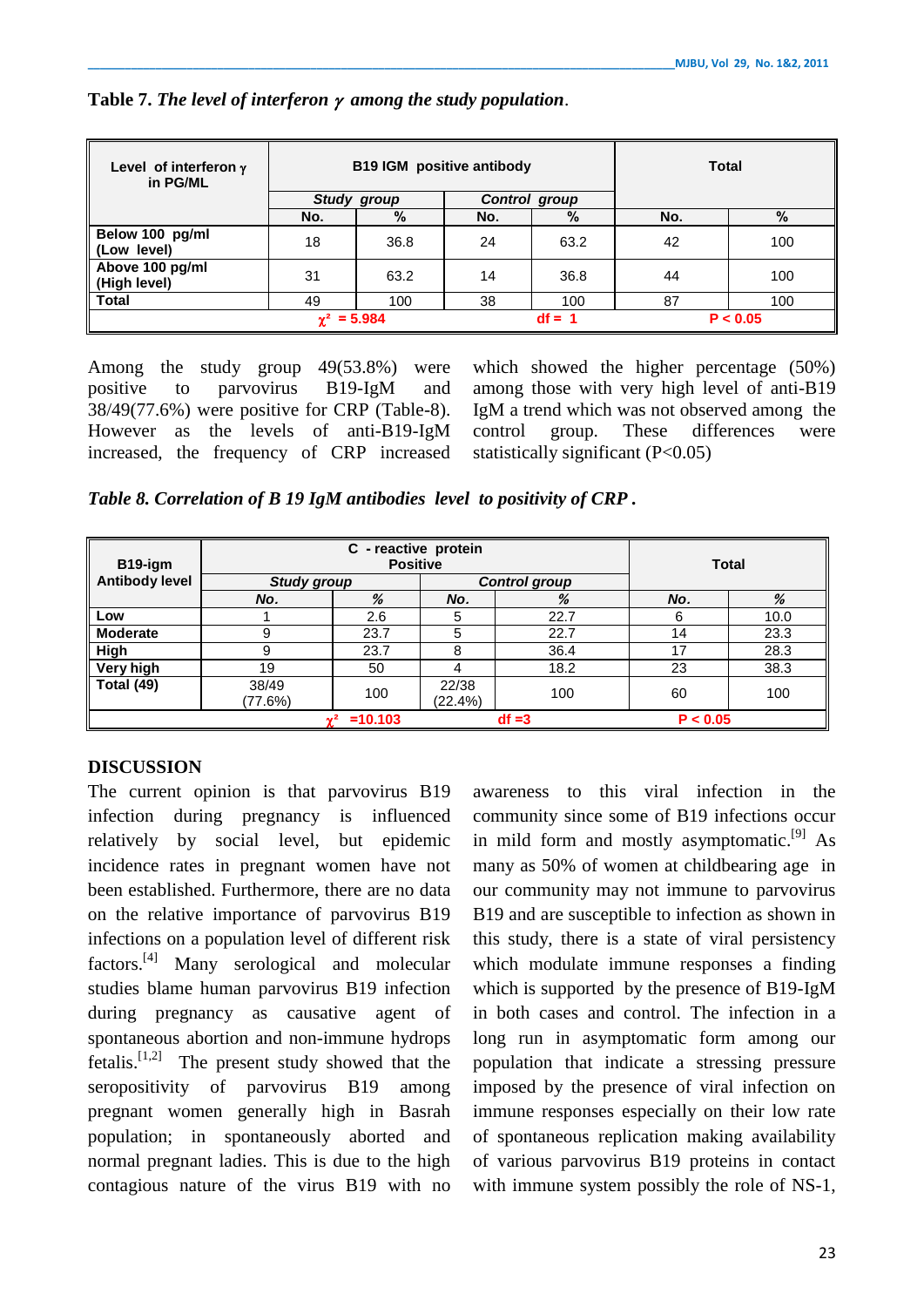VP1 and VP2 proteins of B19 which have variety of functions.<sup>[9]</sup> The high titers of parvovirus B19 antibody found in this study is consistent with a study carried out in Basrah 2007 that showed 65.2–72.2% of general population were positive to parvovirus B19- IgG.<sup>[10]</sup> Another study carried out in Brazil of an outbreak of exanthematous disease was reported that 58.3% of cases were positive to B19-  $IgM^{[11]}$  which is almost in agreement with our figure. The current study showed that all parvovirus B19-IgM positive cases associated with an elevated levels of interferon-gamma which is proinflammatory antiviral cytokine, responses early in patients with recent B19 infections. This finding is consistent with a study obtained from Ireland showed higher levels of the inflammatory cytokines (interferon-gamma) were secreted by PBMCs obtained from B19 seropositive individuals than those obtained from seronegative donors.<sup>[12]</sup> Our data showed that more than 60% of positive B19-IgM cases were positive to interferongamma with a titer above 100 pg/ml. The variation in the interferon-gamma levels are probably attributed to the timing of the first sample taken in relation to severity of acute infection and stage of cellular immune responses as B19-IgM positivity persist up to 10 months.<sup>[13]</sup> It has been reported that CRP is fairly sensitive marker to the onset of inflammatory [14] including viral infections.<sup>[15]</sup> Our study showed a positive correlation between B19-IgM antibody titers and positive cases to CRP (77.6% compared to 22.4%) indicating a good overall agreement between the two tests and may be used as parameter in the prediction of acute B19 cases. This is supported by the finding of that early acute phase of B19 infection were always associated with positive CRP results. Knowledge on the prevalence rate of an infectious agent in relation to age is important in order to identify the target age of population for an effective control measures. The current study showed that the seropositivity to B19 is highest

because females at child bearing age have high risk factors for maternal infection, a situation which have been described in a Danish population.<sup>[3,16]</sup> Furthermore easy and rapid mode of spread through respiratory route may play an important role in the increased prevalence of this virus in our community.<sup>[17]</sup> Our data showed significant difference in parvovirus B19 antibodies among women with spontaneous abortion in relation to gestational age, where the highest percentage of B19-IgM antibody in the second trimester (67.3%) and this is associated with 60.4% of fetal losses occurred in the second trimester, this finding is consistent with many studies.<sup>[3,18,19]</sup> Parvovirus B19 may be considered as a significant cause of fetal loss throughout pregnancy, but has a higher impact in the second half of pregnancy when spontaneous fetal loss from other causes is relatively rare.<sup>[20]</sup> Parvovirus B19 infection during pregnancy has been associated with variety of fetal damage and a significant cause of fetal  $loss$ .<sup>[20]</sup> In the current study, types of abortion was determined by ultrasonic and pelvic examination and the serological results demonstrated high rate of B19-IgM seropositivity among ladies with complete type of abortion which may reflect the possible role of B19 infection in the causation of such of abortion. This result is consistent to the suggestion that maternal blood should be tested for parvovirus B19-IgM or on tissue biopsy for parvovirus PCR if patient presented with abortion.<sup>[21]</sup> In this study a significant difference in parvovirus B19-IgM antibody in relation to gravidity was found. This finding is consistent with the results reported from a study carried out in three regions in Denmark, which showed that the risk of acute parvovirus B19 infection during pregnancy increased significantly with the number of children already born into the family compared to the nulliparous women where the women with 1 child had a more than 3-fold greater risk increased to 7.54-fold in women with 3 or more children.<sup>[3]</sup>

among age group more than 40 years that is